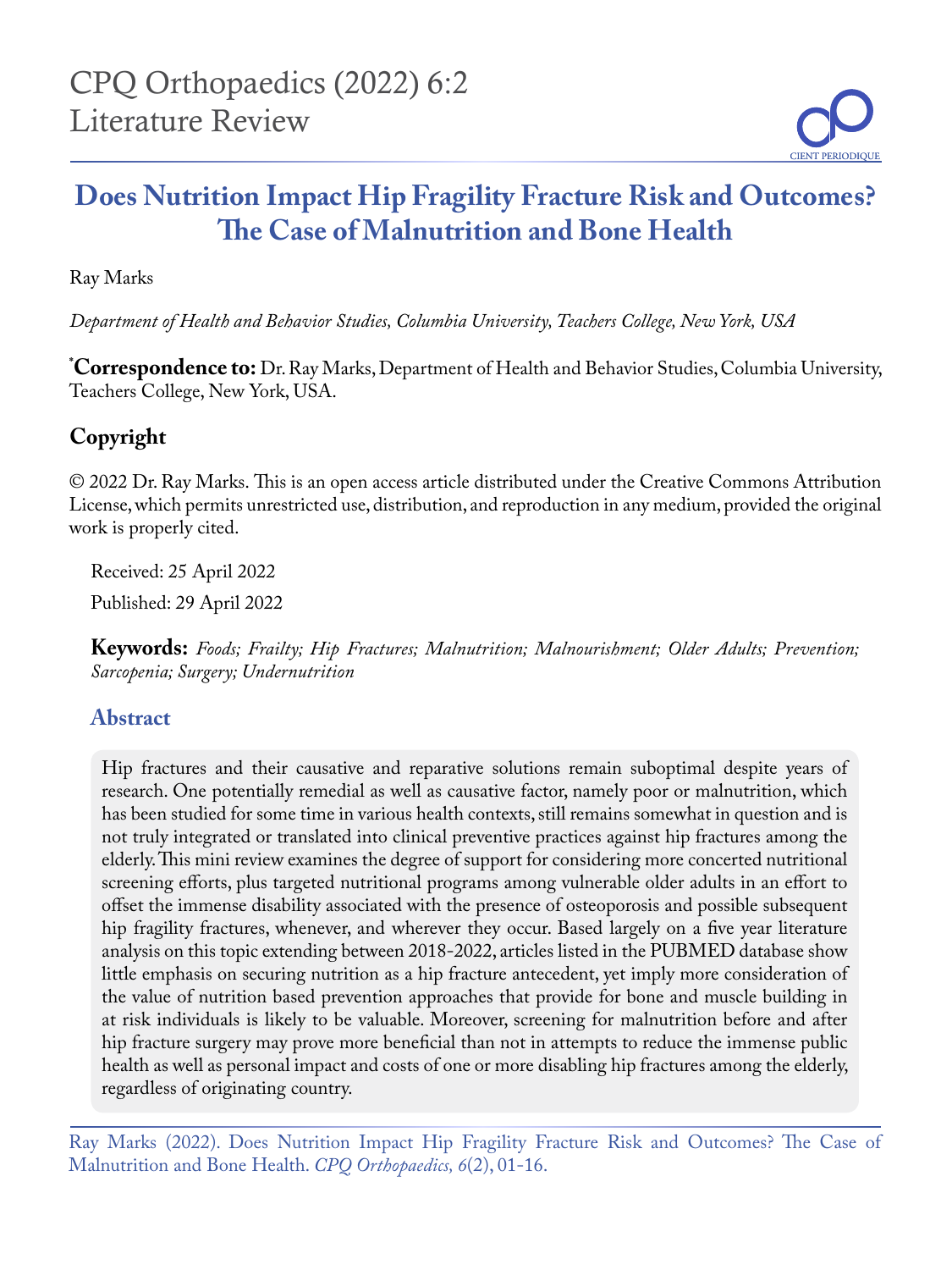#### **Background**

As widely documented in recent years, hip fracture injuries continue to pose one of the most serious threats to optimal wellbeing among most aging populations, and remain a leading cause of excessive morbidity, and reduced life quality, as well as premature mortality, especially among those with chronic health conditions. While this condition has many antecedents, the presence of a hip fragility fracture may well be found in some cases to represent the downstream impact of any extended or limited availability of foods required to promote overall health in the aging adult as well as to provide for adequate energy levels, plus bone and muscle health, including their structural properties, and functional attributes. On the other hand, even if not a strong hip fracture antecedent, poor or suboptimal nutrition practices do appear to have a significant bearing on the degree and pace of recovery experienced post hip fracture injury and surgery among hip fracture survivors [1-4].

Yet, despite multiple efforts to stress the immense importance of averting all forms of malnutrition or under nutrition in the context of optimal health maintenance in later life, as well as with regard to bone health linked to the onset and pathogenesis and pathology of hip fragility fractures [eg., 5], the incorporation of these possible clinically relevant nutritional understandings, that may well impact primary as well as exacerbating secondary and tertiary hip fracture risk and disability, appears limited [6], and possibly under studied, even though this line of inquiry is highly recommended by some [1,2], albeit not all [7] and has ensued for over seven decades. As such, since the degree of suffering and mortality rates incurred post hip fracture have tended to remain unchanged over time [8], and may have increased inadvertently post COVID-19 [9], it was felt this topic might prove both timely as well valuable to explore further. Indeed, given the burgeoning aging populations across the globe, especially the likely rise of frail elders, those with sarcopenia, a health condition involving muscle and bone mass age associated declines, and those who are undernourished who already constitute one fifth of all community dwelling adults above 50 years of age [10] and who may be at high risk for sustaining a fragility fracture, but are unaware of their plight should be urgently targeted. In particular, a failure to detect and remediate any persistent state of protein malnutrition, which appears pervasive in the older adult population, may not only increase the risk for primary hip joint fragility fractures, but also for secondary fractures [12] due to its adverse impact on muscle weakness and osteoporosis-a bone disease characterized by low bone density and an impairment in micro-architecture [11,13,14], but malnutrition, which may predate a hip fracture injury may further impede recovery and rehabilitation processes post-hip fracture surgery, while increasing the length of hospital stays as well as mortality risk [15,16].

Since hip fractures continue to pose major degrees of costly outcomes as far as the individual and society are concerned, but malnourished hip fracture patients are still being undertreated [12], and malnutrition is often poorly examined, or deemed of negligible importance in the case of the hip fracture patient [17], even though pre-surgical malnutrition raises the risk for post-operative delirium in the older hip fracture patient [18], this mini review was designed to examine the status of the literature concerning a possible remediable influence of optimal food-based daily delivery of macro and micronutrients that can potentially offset osteoporosis and its influence on raising the risk of fracturing a hip [19], as well as on its impact on recovery among post surgical hip fracture survivors [20]. It specifically explores whether there is any prevailing

Ray Marks (2022). Does Nutrition Impact Hip Fragility Fracture Risk and Outcomes? The Case of Malnutrition and Bone Health. *CPQ Orthopaedics, 6*(2), 01-16.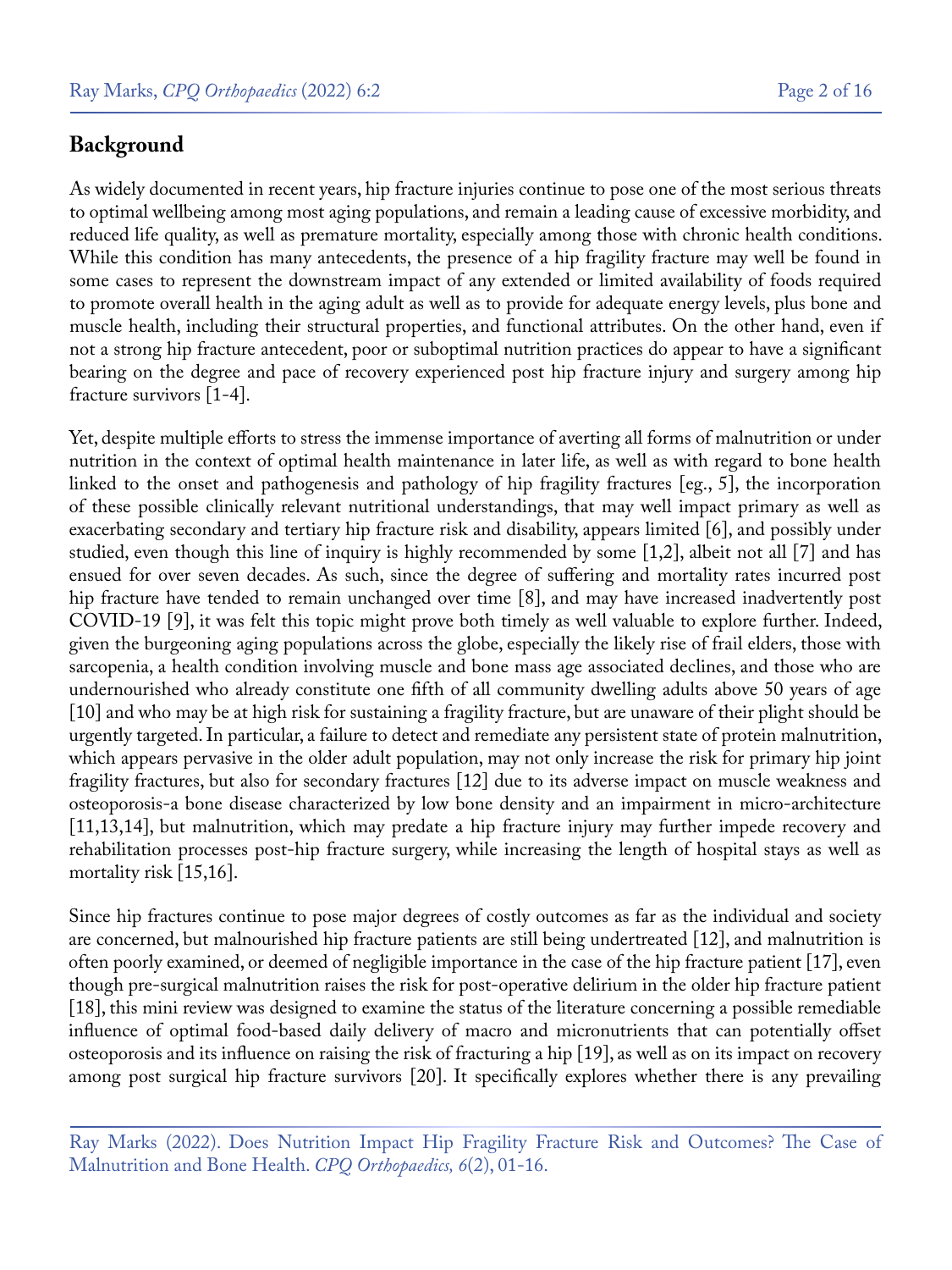consensus as to whether more emphasis on nutrition supplementation, for example by making foods that impact bone and muscle health available to the 'at risk' older adult, sooner rather than later, is a possible hip fracture mitigation strategy that is underutilized.

To achieve the goals of this review, only the most recent research findings documented over the past five years, along with the overall science-based knowledge in this realm were sought. Simultaneously, we hoped to propose salient lines of endeavor for future research as well as for practice in this regard, including preventive practices against hip fragility fractures and primary or secondary osteoporosis that are often unduly costly and irreversible.

## **Methods**

To achieve the goals of this report, the present search strategy employed the search terms Hip Fracture and Malnutrition as applied to the **PUBMED** data base, the world's largest peer reviewed medical depository. To provide some clarity as to whether there is any current clinical evidence to support the idea that mal or under nutrition can either foster osteoporosis risk, as well as muscle weakness and wasting that are known hip fracture risk determinants, full length articles published between 2018 and 2022 that addressed these issues were specifically sought and examined. As well, those discussing the bone healing process, and value of sound nutrition published in the realm of the clinic rather than the laboratory, were deemed valid. In addition to stand alone full length research reports, systematic reviews were deemed acceptable. No abstracts or foreign non-English articles were accepted, along with those focusing on pharmacologic solutions, those that discussed malnutrition and dementia, diet and its inflammatory effects, plus the specific impact of various micronutrients on fracture status Analyzed, however were all modes of study that focused on the elderly and their vulnerability to hip fractures as a result of poor nutrition. The review does not examine any specific nutrient in isolation, nor malnutrition in diseases such as cardiovascular disease, kidney disease, and dementia-even if linked to hip fracture occurrences indirectly.

However, those articles deemed to refer to poor nutrition, under nutrition or malnutrition as related to hip fracture prevention and intervention were duly reviewed. Since this topic does not lend itself readily to controlled studies that might adequately support the above mentioned premises, this current discourse on nutrition and its possible relationship to preventing osteoporotic hip fractures, including their extent and ability to heal is presented in a descriptive format. However, by including the most up to date findings on this topic, plus an overview of prior work of nutrition in the context of bone health, a broad picture of the state of the art and possible clinical importance of regarding the overall topic as a worthy one to continue to research in the future was anticipated.

To convey the nature of this body of information, the discussion below first outlines some general findings, followed by some specific clinically relevant observations. It is possible some articles are not included, especially earlier salient articles, but it is believed this ensuing review examines almost all, if not all, currently relevant clinical studies and reviews on the topic of malnutrition and hip fractures as demonstrated between 2018-2022.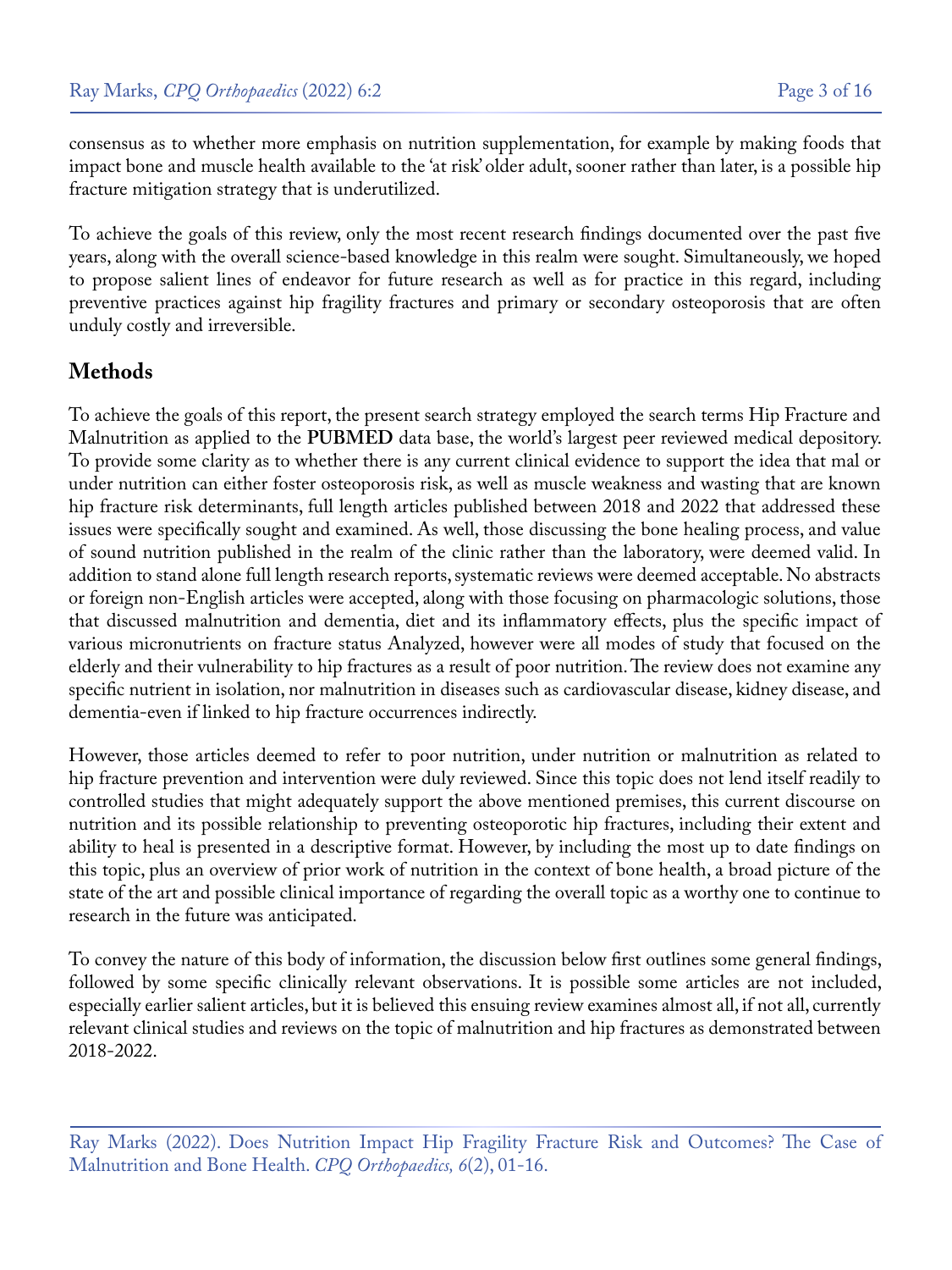#### **Results**

#### **General Observations**

Although articles on hip fractures are numerous, and malnutrition as a broad concept, has long been studied in its own right in the context of geriatric care, the number of **PUBMED** articles published on this combined topic in the past five years of January 1, 2018-April 20, 2022 of 170 items was quite low given the 1106 citations listed for malnutrition and bone health reported over the same period. Moreover, even those articles listed as reporting on the combined topics of malnutrition and hip fractures, revealed a high percentage were not directly applicable to the current review, or discussed malnutrition in relation to dementia as a hip fracture precursor, or focused solely on vitamin D. It was also evident that almost none focused on the possible causative implications of malnutrition in mediating at least some degree of hip fracture injuries in older vulnerable adults, other than dementia, where bone attrition is often linked to poor calcium and vitamin D intakes. On the other hand, almost all focused on nutrition as a possible highly important outcome explanatory variable that needs to be uniformly addressed post hip fracture surgery. By contrast, the topic of malnutrition and frailty, while related to hip fragility fractures has received considerable attention, and shows 672 possible related hip fracture preventive articles, but few that discuss nutrition, frailty, and hip fracture risk collectively, even though studies in small hip fracture samples show malnutrition presence to range from 31-88 percent, especially in cases with low protein and vitamin D levels [21] and those with intra capsular hip fractures [22]. Other preventive topics more widely discussed are pharmacologic therapies for averting osteoporosis, the application of exercise to protect bone, the efficacy of hip protectors among the elderly, along with efforts to reduce falls fears, and the need for systematic medication reviews to mitigate falls risk. Most too detail secondary hip fracture prevention approaches, rather than primary approaches.

In terms of nutrition, most discussed are calcium and vitamin D although controversial, and despite the fact many nutrients appear essential for bone health and formation across the lifespan including an adequate and constant supply of protein, magnesium, phosphorus, potassium, and fluoride. In addition, there are several other bioactive compounds, macronutrients, micronutrients, vitamins and minerals that appear to foster an array of metabolic processes related to bone, including manganese, copper, boron, iron, zinc, vitamin A, vitamin K, vitamin C, and the B vitamins [23], even though the evidence base varies from firm to scant [24,25].

## **Specific Research Observations**

As extracted from the **PUBMED** database evaluating nutritional aspects in older adults at risk for a hip fragility fracture as reported over the past five years, it appears most researchers tend to agree that older adults hospitalized for hip fractures do often present with signs of an inadequate nutrient intake for their requirements. In addition, most authors agree the presence of poor nutrition appears to foster or contribute to an undesirable deterioration of their already compromised health status [25]. Frailty indicators possibly resulting from poor nutrition are also commonly observed to be associated with a higher prevalence of surgical complications during periods of hospitalization and with a worse functional prognosis and an increased risk of mortality among numerous older adults. Actively planned and duly implemented nutritional interventions on the other hand appear associated with an improved nutritional status and a greater chance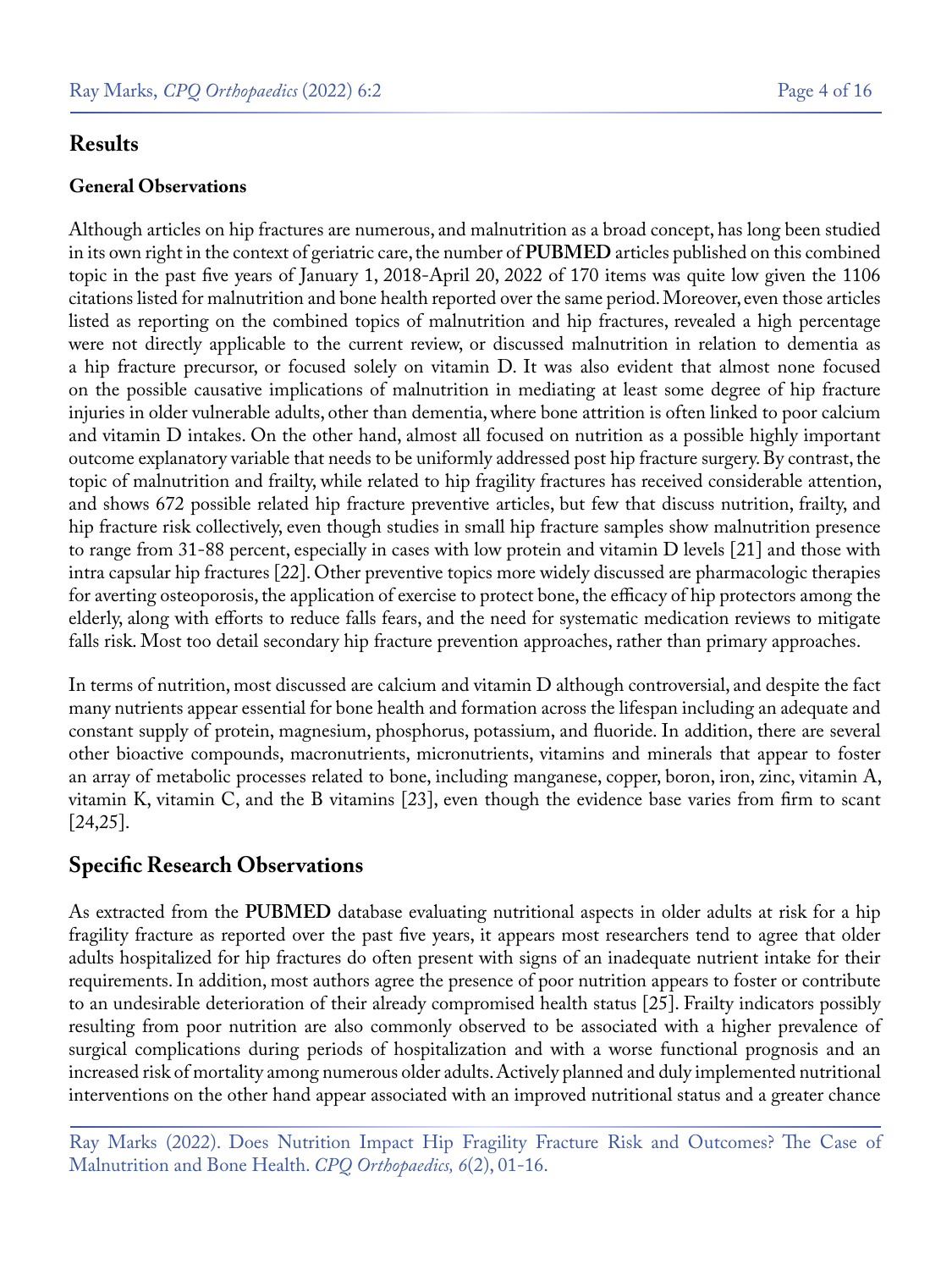of preventing or reversing a state of sarcopenia [26], plus the likelihood of fostering more optimal levels of functional recovery following a hip fracture [27]. This is important because research shows malnutrition leading to sarcopenia predicts osteoporotic fractures, as well retarding early post-operative mobilization processes associated with possible increases in short and long-term mortality rates among older adults, as well as a diminished life quality among survivors who have sustained a hip fracture [28-30].

However, according to Merloz *et al*. [31] even though hip fractures in the elderly may be deemed to not only be serious life-threatening events in the medium-to-long term, they appear to be impacted unfavorably in the current period by suboptimal extrinsic efforts to secure adequate intake of protein nutrients and with this a possible trend towards bone demineralization and a risk of incurring sarcopenia, even though this was pointed out as requiring attention in 2004 by Spanish group of researchers [32]. Mortality too may ensue prematurely in the presence of persistent pre existing [22] under-nutrition or signs of this post hip fracture surgery [1]. By contrast, a carefully construed and comprehensive care program that involves desirable nutrition approaches-as indicated-may not only help to reduce post hip fracture suffering and premature mortality rates, but readmissions due to complications or subsequent fractures, as well as excess functional declines that can foster unwanted or excess bone demineralization, and muscle weakness, major causes of hip and other bone fractures [14]. Thus even though Nishioka *et al* [33] concluded that advanced nutritional care during the hip fracture rehabilitation period has dubious or weak possible effects, more research on nutritional support directed towards clarifying this issue may yet prevent or mitigate some degree of otherwise probable hip fracture risk and ensuing disability [14], as well as helping to minimize wound healing complications and poor postoperative functional recovery outcomes post hip fracture [11], while lowering the risk of premature morbidity as well as mortality [34]. Poor nutrition alone, such as that where a vitamin D deficiency may prevail [35] is also found to increase one year post hip fracture mortality rates, while the close relationship between protein intake and muscle maintenance and possible skeletal muscle weakness, an independent risk factor for falls and fall-related injuries in the elderly, is also an independent marker of post operative hip fracture surgery prognosis and is one showing practitioners should not overlook this [30]. In addition, as per Bell *et al*. [36] hip fracture patients who are both overweight or obese, and malnourished, have significantly and substantially worse clinical outcomes than their wellnourished, albeit overweight or obese, counterparts, thus this subgroup should not be excluded from any routine screening practices. To ensure appropriate clinical nutrition care is appropriately directed, it is possible that comprehensive nutrition assessment measures should be applied to all hip fracture inpatients.

As per Groenendijk *et al*. [37] who conducted a cross-sectional study that enrolled 40 hip fracture patients (mean  $\pm$  SD age 82  $\pm$  8.0 years) from geriatric rehabilitation wards of two nursing homes in the Netherlands, malnutrition or the risk thereof was present in 73% of the study participants. These deficiencies were diverse and included protein, intakes that were significantly below the recommendations, while saturated fat was significantly above the recommended limit. Micronutrients, including the mean intakes of calcium, vitamin D, potassium, magnesium and selenium were significantly below those recommended. The prevalence of low muscle mass, low handgrip strength and sarcopenia were common in a sizeable number of these older hip fracture patients.

Indeed, even if the elderly hip fracture patient is considered to be adequately nourished, examining the individual's nutritional status routinely and objectively may reveal deficits that are not immediately observable,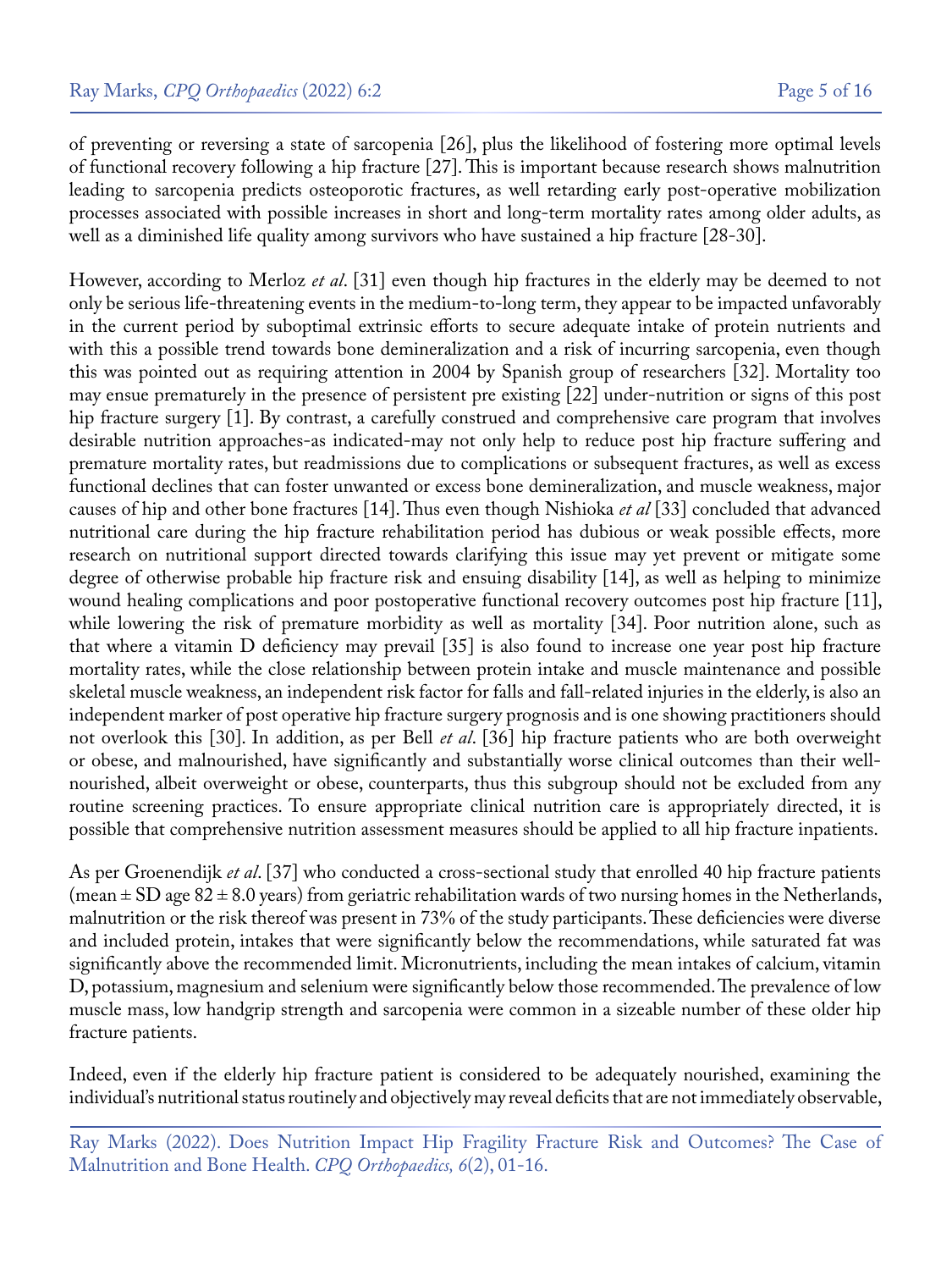but are noteworthy, and require prompt strategies in any effort aiming to overcome the possible adverse impact of any prevailing poor peri-operative nutritional status and intake. At the same time, efforts to provide appropriate nutritional supplementation, as indicated, before surgery among the vulnerable and growing older frail adult population appears to have considerable merit [34,38]. Wilson *et al*. [39] concluded that when a hip fracture patient is frail and malnourished, which appears to be more common than not [40], there is an elevated risk beyond that of frailty or malnutrition in isolation, especially if this affects post operative recovery and induces an unanticipated negative situation for the patient who requires further hospitalization. This high-risk cohort can however, be easily identified at admission with routine clinical observations, medical records, measures of weight status, laboratory values and clinical history, and their identification offers a probable substantive opportunity to improve outcomes among the frail hip fracture patient because malnutrition represents a potentially modifiable risk factor in this regard.

As per Wong *et al* [41] who studied 172 Singaporean hip fracture patients prospectively after surgery this group found malnutrition was present in more than half their postoperative hip fracture patients. This study specifically showed that poor nutritional status is associated with significantly lower rehabilitation efficiency and functional outcome on discharge of the hip fracture patient, and that given the medical, social and economic stakes relating to hip fractures, it is essential to recognize and treat malnutrition both in the hospital as well as in the community.

In their study, Yoo *et al*. [42] who examined 327 elderly patients with hip fractures, showed that of these 327 patients with hip fractures (78 men and 249 women), the prevalence of sarcopenia was 60.3% and 30.1% in men and women, respectively. The rates of three indicators of malnutrition in men and women (low BMI, hypoalbuminemia, and hypoproteinemia) in sarcopenia patients with hip fractures were 23.4%, 31.9%, and 53.2% and 21.3%, 21.3%, and 37.3%, respectively. The prevalence of markers of chronic inflammation (increased CRP and ESR) in men and women with sarcopenia and hip fractures were 74.9% and 52.2%, and 49.3% and 85.1%, respectively. After adjusting for covariates, low body mass index and hypoproteinemia in women were associated with a 2.9- and 2.1-fold greater risk of sarcopenia than nonsarcopenia, cohorts respectively. It was concluded that there appears to be a strong relationship between the presence of sarcopenia and evidence of co-existing malnutrition as well as chronic inflammatory factors among elderly hip fracture cases, especially those who have sustained femoral neck fractures [43].

This should probably not be surprising for as demonstrated by Choi *et al*. [44] an insufficient protein intake is a common occurrence among the older hip fracture patient population. In particular, the presence of a lower than desirable protein intake, found significantly associated with a lowered muscle strength capacity can possibly add to the dangers of falling and sustaining a traumatic hip fracture. Moreover, according to Yocoyama *et al*. [45] a persistently poor nutritional status not only affects walking ability, and hence the probable risk of incurring an injurious fall, but also the systemic wellbeing of many older adults who go onto sustaining a femoral neck fracture. At the same time; when coupled with a vitamin D deficiency [which may reflect lack of sunlight exposure, rather than food intake], a persistent state of malnutrition raises the one year mortality risk post hip fracture surgery quite markedly [47].

By contrast, timely screening and nutritional interventions delivered as indicated may help to shorten the rehabilitation period, reduce post hip fracture injurious falls risk, secondary fractures, and excess mortality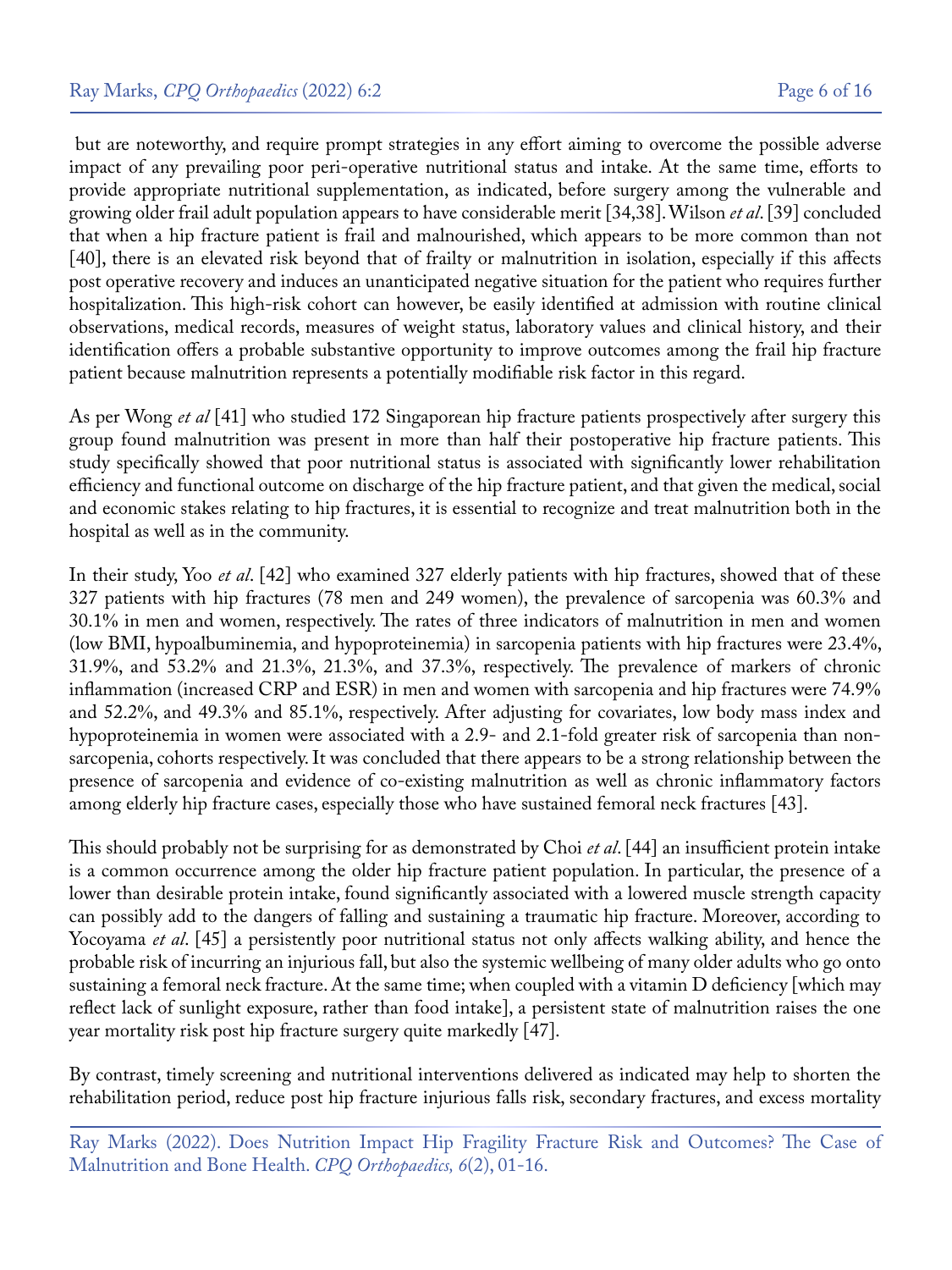rates [46]. As discussed by Yocoyama *et al*. [45] the application of a Geriatric Nutritional Risk Index, a measure of nutritional status may be quite helpful in this regard as it appears to effectively predict postoperative complications, including mortality, and the quality of gait function of a surviving hip fracture patient. Moreover, parallel research shows the presence of an increasing state of hypoalbuminemia will likely yield poorer outcomes for up to 30 days post hip fracture surgery [48,49] as well as being a powerful independent risk factor for mortality following geriatric hip fracture surgery [50], along with an increased risk of post-operative complications, such as pressure sores, and others that may lead to having a low body weight, muscle fatigue, cognitive dysfunction, or being discharged to a residence other than a community based independent dwelling site, and a lower than desired overall life quality among survivors in the longterm [3,51,52].

These facts are not merely academic, because additional work has further shown that a combination of a low protein intake along with a vitamin D deficiency is the rule rather than the exception among the older acute hip fracture patient population [21]. At the same time, protein-energy malnutrition as well as the presence of sarcopenia are common in those elderly who sustain fragility hip fractures. In addition, those acute hip fracture cases exhibiting a low serum albumin level are predicted to have an increased risk of dying in the hospital, as well as a higher risk of postoperative complications if they survive. As classified by the instrument known as the Mini Nutritional Assessment Survey malnutrition does appear to independently predict increased mortality at one year [53,54], while an inadequate dietary intake, plus a reduced serum albumin level, and having a lower than desirable body and soft tissue mass raises the risk for subsequent hip fractures [55], as well as pressure ulcers [56]. By contrast, following up the vulnerable older adult in a timely way and securing for them any appropriate nutritional requirements may not only help to minimize or avert a state of malnutrition, a frequent finding in the older hip fracture population, but can be expected to improve their ability to recover optimally following a hip fracture [2].

#### **Discussion**

Hip fractures especially those attributable to frailty remain highly common debilitating occurrences among older individuals in all parts of the world. They are hence the targets of multiple research endeavors plus efforts to develop efficacious preventive and intervention approaches to counter this enormous age-associated health challenge. However, as with multiple lines of research being conducted in various aging contexts, neither preventive nor clinically oriented -research endeavors have put forth confirmatory conclusions over time as to what works consistently to avert hip fragility fractures and their consequences. At the same time, many attempts at multiple intervention approaches have yielded possible conflicting conclusions or no effects [56]. This is possibly surprising given an almost uniform body of literature that reveals many foods are likely to prove influential in multiple health respects, especially if deficient and in the realm of malnutrition, which is commonly cited to be a highly prevalent state among many in the geriatric population, including those who have sustained one or more hip fracture injuries [22]. Nevertheless, the importance of good nourishment versus poor nourishment is difficult to assess, as is the concept of nutrition and its implications for bone health in aging adults, which is not widely researched nor discussed in all instances. On the other hand, a substantive evidence base indicates suboptimal nutrition in the form of calcium alone is one possible highly salient hip fracture predictor, among many, as well as an significant outcome variable and mortality

Ray Marks (2022). Does Nutrition Impact Hip Fragility Fracture Risk and Outcomes? The Case of Malnutrition and Bone Health. *CPQ Orthopaedics, 6*(2), 01-16.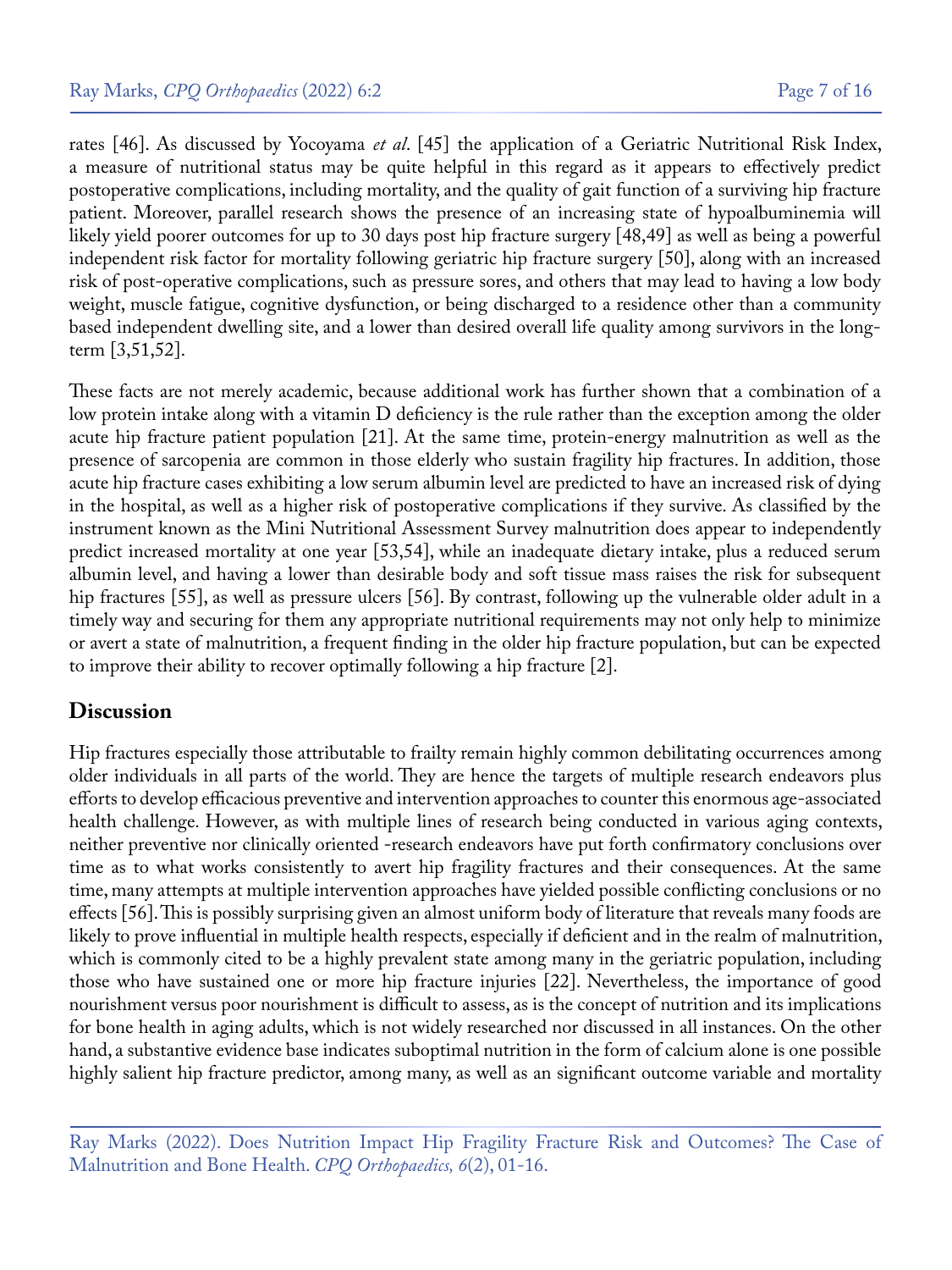indicator or determinant in older persons with a hip fracture diagnosis who may already have an osteoporosis diagnosis.

Indeed, since multiple foods and nutrients that may foster bone and muscle health including, but not limited to foods containing calcium, vitamin D and vitamin K [5] are likely to be noteworthy in this respect, incorporating nutritional recommendations into basic preventive programs against hip fractures on a routine basis especially for the 'at risk' older adult, even if not likely to be completely successful [6], or to explicitly serve as a functional predictor [57], may yet help to ensure vulnerable older adults do not suffer unduly from a strictly modifiable health determinant that may conceivably do more good than harm, especially when compared to certain risky pharmacologic bone building approaches that may not impact muscle directly [13].

However, even though one can safely say most current researchers do not refute this idea, since there is little robust practical evidence to validate this approach [56], almost all call for more rigorous study and the application of randomized controlled trials to examine malnutrition hip fracture associations observed largely in observational contexts. In the interim, efforts to examine if food intake, especially a lack of adequate nutrients can impact bone and muscle health do tend to show those in the geriatric population who are undernourished may be at higher risk than those who have adequate nutrition. Moreover, older adults undergoing hip fracture surgery tend to recover more slowly if malnourished when compared to those who are optimally nourished, all factors considered [2].

In the interim, while more research to examine nutrition fracture risk effects in the older adult population appears warranted and is likely to prove insightful and clinically valuable, and could have far reaching public health implications, one has to consider whether it is currently best to deny vulnerable older adults or those who have sustained a fragility hip fracture the possible benefits of adequate nutrition and in light of all the plausible roles foods do play in the maintenance of optimal health. In addition, can one design a randomized trial-ethically speaking-where the elderly are denied a possible basic life affirming supplement or comprehensive nutritional intervention in the event this is needed, while controlling for all possible covariates and test instruments that have not yet been agreed upon as proposed by Luo *et al*. [58] and Malmir *et al*. [59]. On the other hand, will this delayed approach be scientifically sound given multiple observations that tend to affirm malnourished hip fracture patients will likely need to spend more time in hospital if they do not receive required nutritional intervention [58], as well as experiencing possible preventable surgical complications [17,60]. In addition, ample data do appear to implicate a role for adequate nutrition in the development and maintenance of bone across the lifespan as noted in preclinical as well as clinical studies, and by analogy, the prevention of hip fragility fractures [61] that might need to be specifically addressed in the realm of food security in early as well as in later life. Moreover, more thoughtful attention especially as regards the assessment and treatment of under nutrition appears recommended [62]. As conceptualized in Figure 1 and in light of the foregoing arguments, it is probable that careful study of one or more of these envisioned linkages in different subgroups and across more diverse communities and durations may yet prove clinically relevant.

Ray Marks (2022). Does Nutrition Impact Hip Fragility Fracture Risk and Outcomes? The Case of Malnutrition and Bone Health. *CPQ Orthopaedics, 6*(2), 01-16.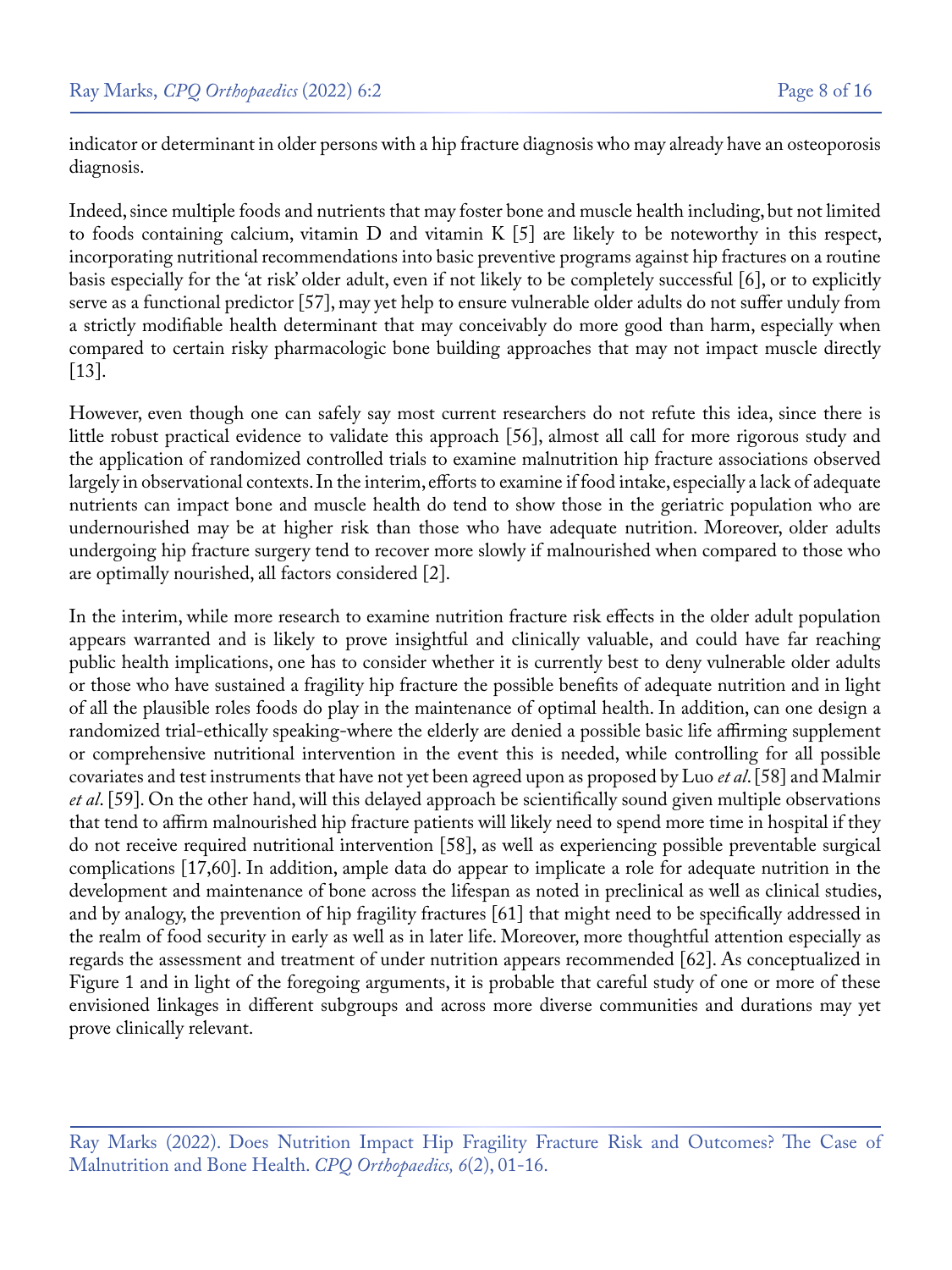

*Figure 1: Schematic Highlighting Impact of Poor Nutrition on Hip fracture Occurrences in Later Life [12,63- 66]*

Moreover, we would like to advocate for more study of the specific role of optimal nutrition in childhood and adolescence as this may impact later life bone health, a topic rarely alluded to in any current study context. In particular, more work on defining the parameters of malnutrition across the lifespan, alongside the development of sensitive tools that can be used routinely to capture relevant aspects of this state may enable more accurate identification of the undernourished vulnerable individual, sooner rather than later or overlooking them entirely, especially those 'at risk' adults who may readily succumb otherwise to overwhelming personal and economic hip fracture injuries and their disabling outcome costs [68]. The role of compliance in the context of nutrition therapy or supplementation should also receive more careful attention in comparative as well as longitudinal studies [69].

In the meantime, even after examining 1431 studies that discussed nutrition and hip fractures [70], and despite the fact nutritional therapy appeared to produce a significant reduction in mortality and postoperative hip fracture surgery complications, while improving grip strength, the effects of nutritional therapy on activities of daily living, life quality, and knee extension strength among this patient population remains in question. In addition to that, the majority of the reviewed studies were deemed to be of low quality.

Those older adults who are most vulnerable to this aforementioned envisioned adverse cycle of events in Figure 1 and who might be targeted preferentially in any preventive approach are: 1) older women, 2) those with food security challenges, 3) those who are depressed, 4) those with cognitive challenges, 5) those with osteoporosis, 6) those with a history of fragility hip fractures, 7) those with comorbid health challenges, and 8) those with a falls and osteopenic history [67].

Ray Marks (2022). Does Nutrition Impact Hip Fragility Fracture Risk and Outcomes? The Case of Malnutrition and Bone Health. *CPQ Orthopaedics, 6*(2), 01-16.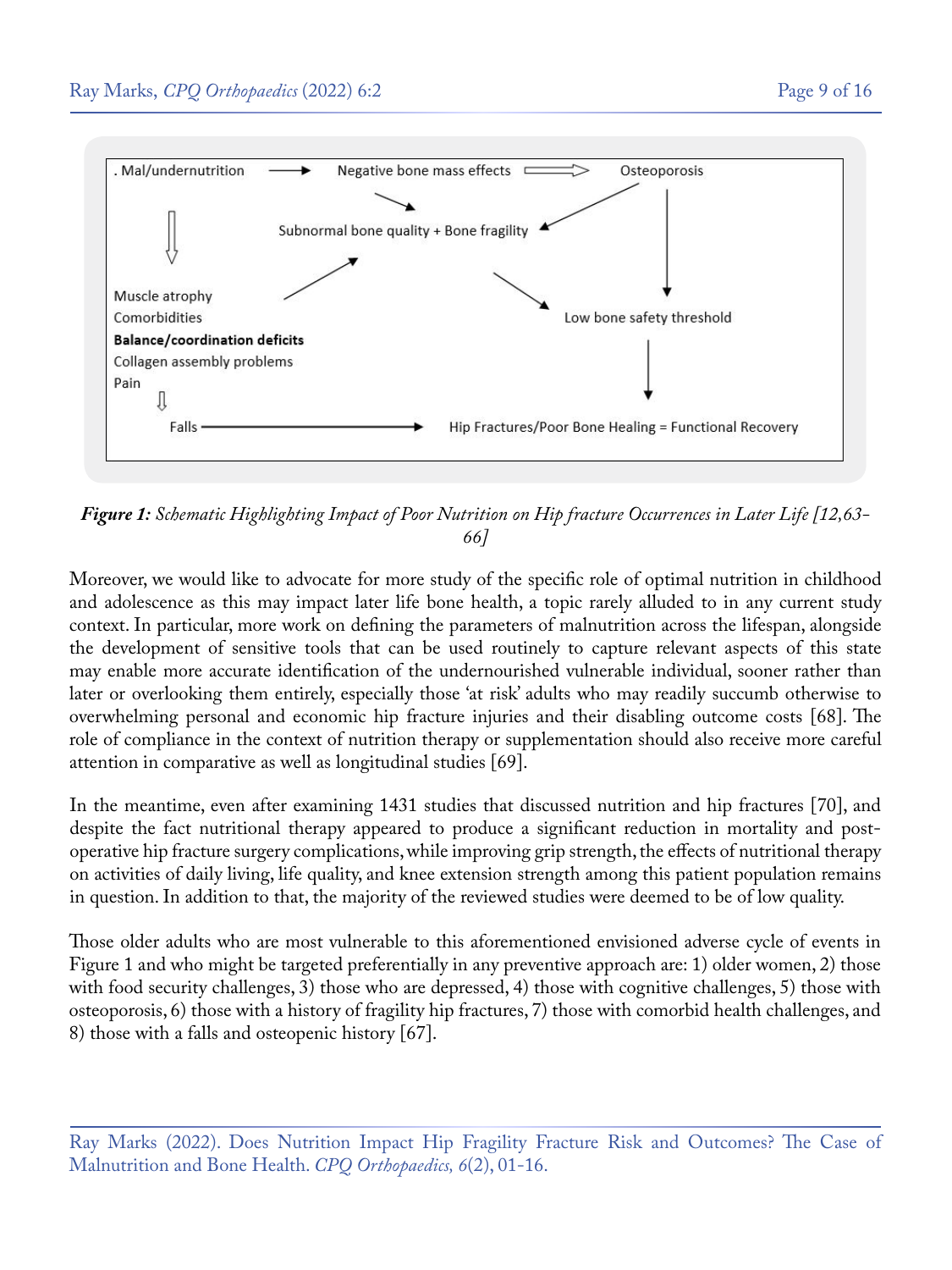## **Conclusion**

From a detailed review of current literature we conclude that:

1. Nutrition, an important factor in securing optimal bone health across the lifespan, is a possible overlooked factor in the realm of many hip fracture preventive approaches, as well as post hip fracture rehabilitation outcomes and approaches.

2. Efforts to secure and ensure the delivery of bone building essential daily nutrients among the aging adult population, as well among those older adults who sustain hip fractures, which are rarely stressed in the hip fracture literature, will yield multiple health and cost benefits, while alleviating suffering and the high chances of a low life quality or premature death.

3. Until more concerted dedicated research efforts emerge to consolidate this literature, it appears hip fragility fractures will remain costly public health challenges, as well as impacting the social and economic lives of many older adults immensely and irrevocably, if they survive hip fracture surgery or injuries, and their nutrient requirements are overlooked.

4. Routine screening efforts, validated assessment tools, and individualized follow up interventions as needed appear promising, regardless of the need to build a stronger evidence base-if the aim of geriatric care is to do 'no harm'.

5. To clearly arrive at clinical practice guidelines in this regard, more attention to examining the multiple independent and interactive linkages that appear to prevail between malnutrition and hip fracture risk not only in controlled designs, but through single case studies, and careful retrospective analyses are advocated, so that a reversible hip fracture disability antecedent is not discarded un insightfully and irrevocably.

In sum, in the interim, and in parallel with future research efforts, clinicians are urged to approach the issue of under nutrition judiciously so that vulnerable older adults do not suffer unduly, especially those who do sustain one or more hip fractures and who are quite likely to exhibit nutritional deficits pre and post surgery if they survive.

To specifically advance this line of inquiry, clinicians as well as hospitals may also advance this cause quite significantly by keeping track of their older adults nutritional status over time, especially among those deemed vulnerable to hip fractures as well as those with prevailing acute fracture injuries undergoing surgery.

## **Bibliography**

1. [Inoue, T., Maeda, K., Nagano, A., Shimizu, A., Ueshima, J., Murotani, K., Sato, K. & Tsubaki, A. \(2020\).](https://pubmed.ncbi.nlm.nih.gov/33291800/) [Undernutrition, sarcopenia, and frailty in fragility hip fracture: advanced strategies for improving clinical](https://pubmed.ncbi.nlm.nih.gov/33291800/) outcomes. *[Nutrients, 12](https://pubmed.ncbi.nlm.nih.gov/33291800/)*(12), 3743.

2. [Malafarina, V., Reginster, J. Y., Cabrerizo, S., Bruyère, O., Kanis, J. A., Martinez, J. A. & Zulet, M. A.](https://pubmed.ncbi.nlm.nih.gov/29710860/) [\(2018\). Nutritional status and nutritional treatment are related to outcomes and mortality in older adults](https://pubmed.ncbi.nlm.nih.gov/29710860/) [with hip fracture.](https://pubmed.ncbi.nlm.nih.gov/29710860/) *Nutrients, 10*(5), 555.

Ray Marks (2022). Does Nutrition Impact Hip Fragility Fracture Risk and Outcomes? The Case of Malnutrition and Bone Health. *CPQ Orthopaedics, 6*(2), 01-16.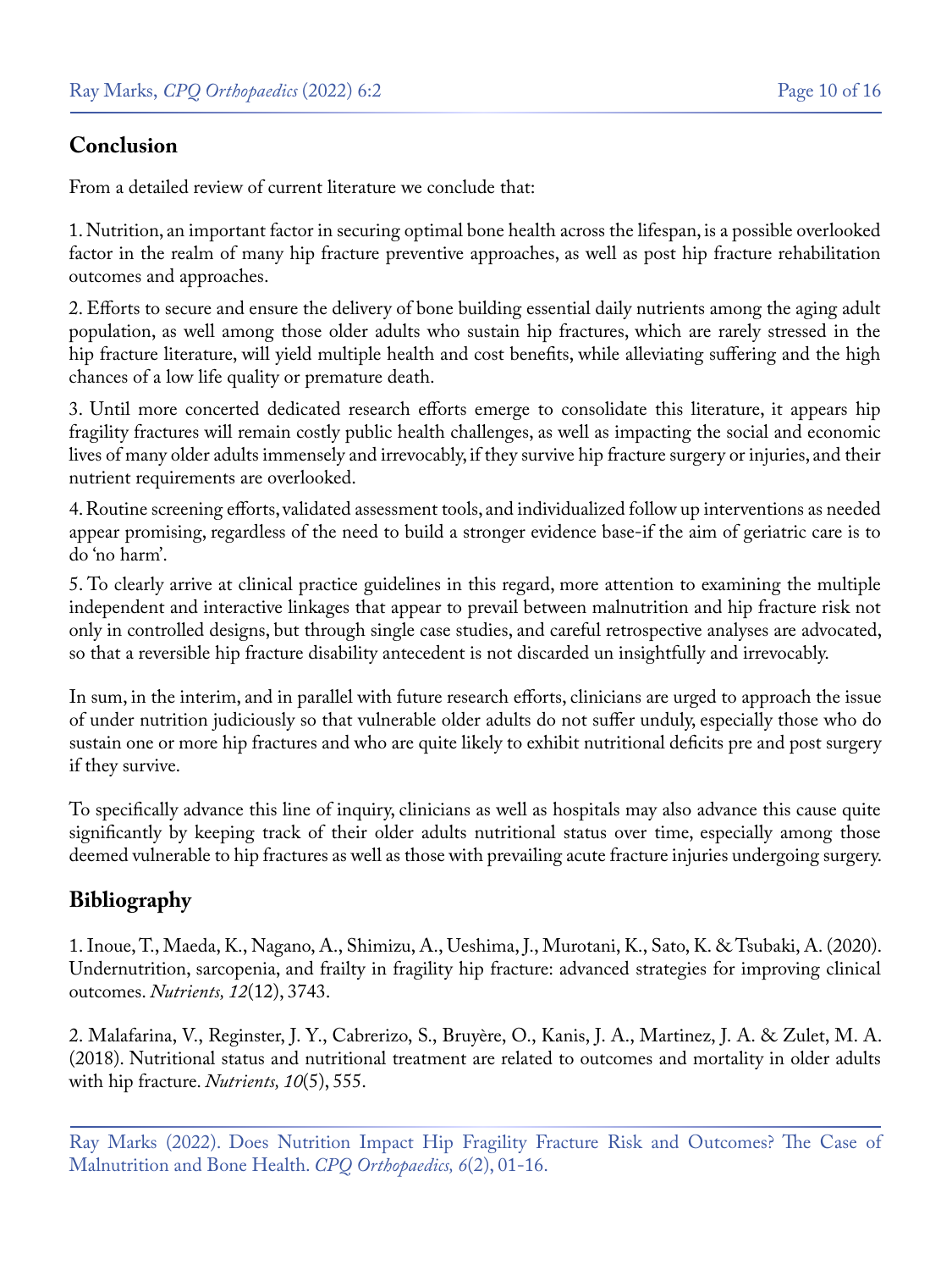3. [Aldebeyan, S., Nooh, A., Aoude, A., Weber, M. H. & Harvey, E. J. \(2017\). Hypoalbuminaemia - a marker](https://pubmed.ncbi.nlm.nih.gov/28040258/) [of malnutrition and predictor of postoperative complications and mortality after hip fractures.](https://pubmed.ncbi.nlm.nih.gov/28040258/) *Injury., 48*(2), [436-440.](https://pubmed.ncbi.nlm.nih.gov/28040258/)

4. [Sim, S. D., Sim, Y. E., Tay, K., Howe, T. S., Png, M. A., Chang, C., Abdullah, H. R. & Koh, J. \(2021\).](https://pubmed.ncbi.nlm.nih.gov/32745690/) [Preoperative hypoalbuminemia: poor functional outcomes and quality of life after hip fracture surgery.](https://pubmed.ncbi.nlm.nih.gov/32745690/) *Bone, 143,* [115567.](https://pubmed.ncbi.nlm.nih.gov/32745690/)

5. [Bonjour, J. P., Schurch, M. A. & Rizzoli, R. \(1996\). Nutritional aspects of hip fractures.](https://www.sciencedirect.com/science/article/abs/pii/8756328295004947) *Bone, 18*(3), [S139-S144.](https://www.sciencedirect.com/science/article/abs/pii/8756328295004947)

6. [Ferrari, S., Reginster, J. Y., Brandi, M. L., Kanis, J. A., Devogelaer, J. P., Kaufman, J. M.,](https://pubmed.ncbi.nlm.nih.gov/27800591/) *et al*. (2016). Unmet [needs and current and future approaches for osteoporotic patients at high risk of hip fracture.](https://pubmed.ncbi.nlm.nih.gov/27800591/) *Archives of [Osteoporosis, 11](https://pubmed.ncbi.nlm.nih.gov/27800591/)*(1), 37.

7. [Wyers, C. E., Reijven, P., Breedveld-Peters, J., Denissen, K., Schotanus, M., van Dongen, M.,](https://pubmed.ncbi.nlm.nih.gov/30204859/) *et al*. (2018). [Efficacy of nutritional intervention in elderly after hip fracture: a multicenter randomized controlled trial.](https://pubmed.ncbi.nlm.nih.gov/30204859/)  The Journals of Gerontology. *[Series A, Biological Sciences and Medical Sciences, 73](https://pubmed.ncbi.nlm.nih.gov/30204859/)*(10), 1429-1437.

8. [Mundi, S., Pindiprolu, B., Simunovic, N. & Bhandari, M. \(2014\). Similar mortality rates in hip fracture](https://pubmed.ncbi.nlm.nih.gov/24397744/) [patients over the past 31 years: a systematic review of RCTs.](https://pubmed.ncbi.nlm.nih.gov/24397744/) *Acta Orthopaedica, 85*(1), 54-59.

9. [Lim, M. A. & Pranata, R. \(2021\). Coronavirus disease 2019 \(COVID-19\) markedly increased mortality](https://www.ncbi.nlm.nih.gov/pmc/articles/PMC7495188/) [in patients with hip fracture-a systematic review and meta-analysis.](https://www.ncbi.nlm.nih.gov/pmc/articles/PMC7495188/) *Journal of Clinical Orthopaedics and Trauma, 12*[\(1\), 187-193.](https://www.ncbi.nlm.nih.gov/pmc/articles/PMC7495188/)

10. [Almohaisen, N., Gittins, M., Todd, C., Sremanakova, J., Sowerbutts, A. M., Aldossari, A.,](https://www.ncbi.nlm.nih.gov/pmc/articles/PMC9032775/) *et al*. (2022). [Prevalence of undernutrition, frailty and sarcopenia in community-dwelling people aged 50 years and above:](https://www.ncbi.nlm.nih.gov/pmc/articles/PMC9032775/) [systematic review and meta-analysis.](https://www.ncbi.nlm.nih.gov/pmc/articles/PMC9032775/) *Nutrient, 14*(8), 1537.

11. Lanz, P. & Bischoff-Ferrari, H. A. (2022). Protein malnutrition, falls, and fractures in older trauma Patients. In Senior Trauma Patients, (Pp. 53-59).

12. [Arkley, J., Dixon, J., Wilson, F., Charlton, K., Ollivere, B. J. & Eardley, W. \(2019\). Assessment of](https://pubmed.ncbi.nlm.nih.gov/31667002/) [nutrition and supplementation in patients with hip fractures.](https://pubmed.ncbi.nlm.nih.gov/31667002/) *Geriatric Orthopaedic Surgery & Rehabilitation, 10,* [2151459319879804.](https://pubmed.ncbi.nlm.nih.gov/31667002/)

13. [Lorentzon, M. & Cummings, S. R. \(2015\). Osteoporosis: the evolution of a diagnosis.](https://pubmed.ncbi.nlm.nih.gov/25832448/) *Journal of Internal [Medicine, 277](https://pubmed.ncbi.nlm.nih.gov/25832448/)*(6), 650-661.

14. [Han, T. S., Yeong, K., Lisk, R., Fluck, D. & Fry, C. H. \(2021\). Prevalence and consequences of malnutrition](https://pubmed.ncbi.nlm.nih.gov/33028971/)  [and malnourishment in older individuals admitted to hospital with a hip fracture.](https://pubmed.ncbi.nlm.nih.gov/33028971/) *European Journal of Clinical Nutrition, 75*[\(4\), 645-652.](https://pubmed.ncbi.nlm.nih.gov/33028971/)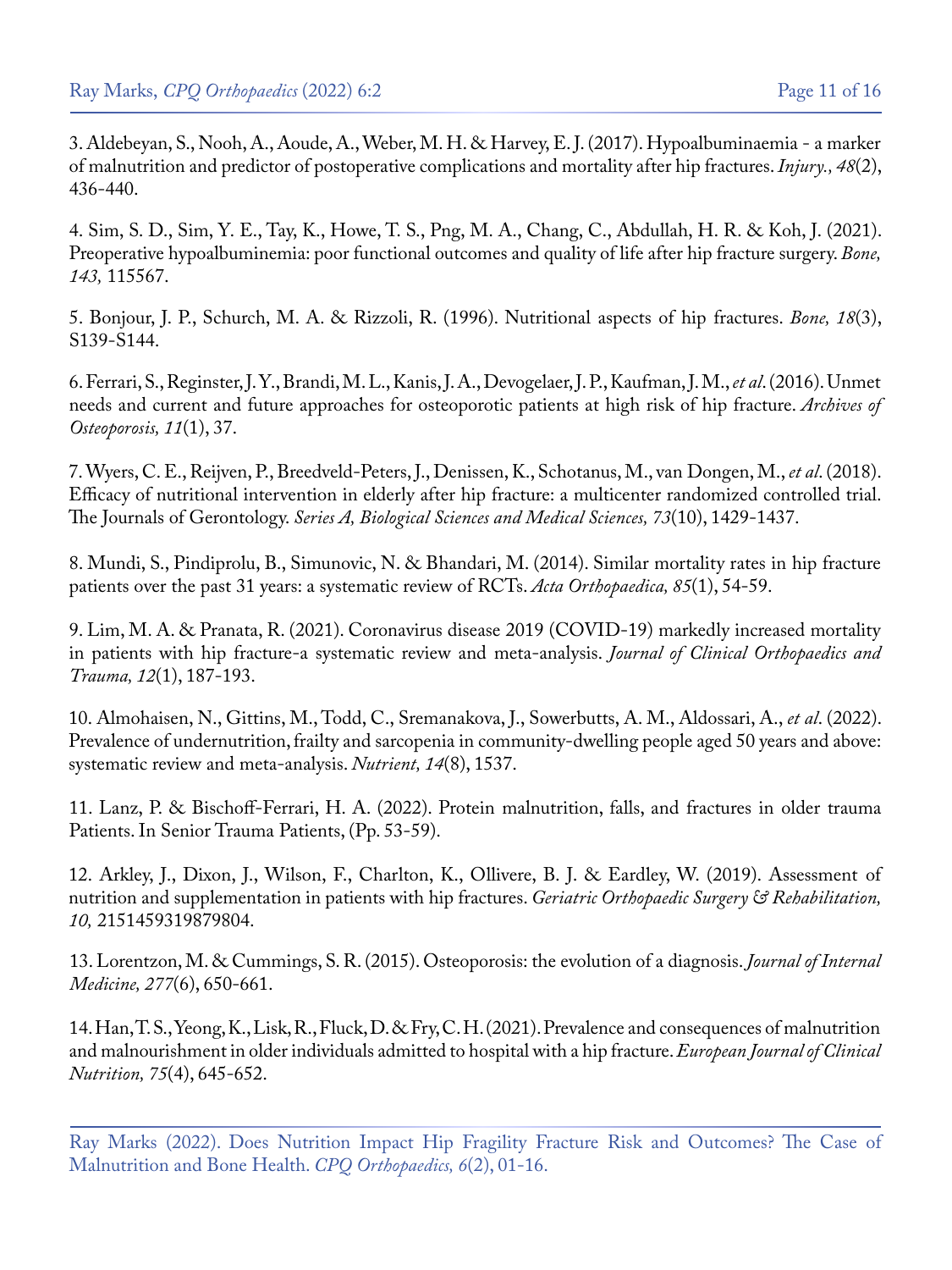15. [Morrison, C. A. & Morrison, M. M. \(2022\). For you were hungry and I gave you food: The prevalence](https://pubmed.ncbi.nlm.nih.gov/34897820/) [and treatment of malnutrition in patients with acute hip fracture.](https://pubmed.ncbi.nlm.nih.gov/34897820/) *Nutrition in Clinical Practice, 37*(1), 59-67.

16. [Newman, J. M., Sodhi, N., Khlopas, A., Piuzzi, N. S., Yakubek, G. A., Sultan, A. A.,](https://pubmed.ncbi.nlm.nih.gov/31304789/) *et al*. (2020). [Malnutrition increases the 30-day complication and re-operation rates in hip fracture patients treated with](https://pubmed.ncbi.nlm.nih.gov/31304789/) [total hip arthroplasty.](https://pubmed.ncbi.nlm.nih.gov/31304789/) *Hip International, 30*(5), 635-640.

17. [Williams, D., Ohnuma, T., Haines, K. L., Krishnamoorthy, V., Raghunathan, K., Sulo, S.,](https://pubmed.ncbi.nlm.nih.gov/33516455/) *et al*. (2021). [Association between early postoperative nutritional supplement utilisation and length of stay in malnourished](https://pubmed.ncbi.nlm.nih.gov/33516455/) hip fracture patients. *[British Journal of Anaesthesia, 126](https://pubmed.ncbi.nlm.nih.gov/33516455/)*(3), 730-737.

18. [Mazzola, P., Ward, L., Zazzetta, S., Broggini, V., Anzuini, A., Valcarcel, B.,](https://pubmed.ncbi.nlm.nih.gov/28263371/) *et al*. (2017). Association [between preoperative malnutrition and postoperative delirium after hip fracture surgery in older adults.](https://pubmed.ncbi.nlm.nih.gov/28263371/) *[Journal of the American Geriatrics Society, 65](https://pubmed.ncbi.nlm.nih.gov/28263371/)*(6), 1222-1228.

19. [Grippe, K. & Ryan, V. \(2020\). Nutritional considerations for the prevention and treatment of](https://pubmed.ncbi.nlm.nih.gov/32590531/)  postmenopausal osteoporosis. *[Journal of the American Academy of Physician Assistants, 33](https://pubmed.ncbi.nlm.nih.gov/32590531/)*(7), 31-36.

20. [Tamamura, Y., Matsuura, M., Shiba, S. & Nishikimi, T. \(2021\). Effect of heart failure and malnutrition,](https://pubmed.ncbi.nlm.nih.gov/34330490/)  [alone and in combination, on rehabilitation effectiveness in patients with hip fracture.](https://pubmed.ncbi.nlm.nih.gov/34330490/) *Clinical Nutrition [ESPEN, 44,](https://pubmed.ncbi.nlm.nih.gov/34330490/)* 356-366.

21. [Diaz de Bustamante, M., Alarcon, T., Menéndez-Colino, R., Ramirez-Martin, R., Otero, A. & Gonzalez-](https://pubmed.ncbi.nlm.nih.gov/28513623/)[Montalvo, J. I. \(2018\). Prevalence of malnutrition in a cohort of 509 patients with acute hip fracture: the](https://pubmed.ncbi.nlm.nih.gov/28513623/) [importance of a comprehensive assessment.](https://pubmed.ncbi.nlm.nih.gov/28513623/) *European Journal of Clinical Nutrition, 72*(1), 77-81.

22. Annarumma, G., Pilone, M., Tarantino, D., Marrazzo, P. R., Oliva, F. & Maffulli, N. (2020). Nutritional assessment of an Italian population of elderly hip fracture patients: a comparison between sexes and types of fractures. *Journal of Biological Regulators and Homeostatic Agents, 34*(5 Suppl. 1).

23. [Palacios, C. \(2006\). The role of nutrients in bone health, from A to Z.](https://pubmed.ncbi.nlm.nih.gov/17092827/) *Critical Reviews In Food Science [and Nutrition, 46](https://pubmed.ncbi.nlm.nih.gov/17092827/)*(8), 621-628.

24. [Cashman, K. D. \(2007\). Diet, nutrition, and bone health.](https://pubmed.ncbi.nlm.nih.gov/17951494/) *The Journal of Nutrition, 137*(11), 2507S-2512S.

25. [King, P. C., Barrimore, S. E., Pulle, R. C. & Bell, J. J. \(2019\). "I Wouldn't Ever Want It": A qualitative](https://pubmed.ncbi.nlm.nih.gov/30199088/) [evaluation of patient and caregiver perceptions toward enteral tube feeding in hip fracture inpatients.](https://pubmed.ncbi.nlm.nih.gov/30199088/) *JPEN. [Journal of Parenteral and Enteral Nutrition, 43](https://pubmed.ncbi.nlm.nih.gov/30199088/)*(4), 526-533.

26. [Sieber C. C. \(2019\). Malnutrition and sarcopenia.](https://pubmed.ncbi.nlm.nih.gov/31148100/) *Aging Clinical and Experimental Research, 31*(6), 793- [798.](https://pubmed.ncbi.nlm.nih.gov/31148100/)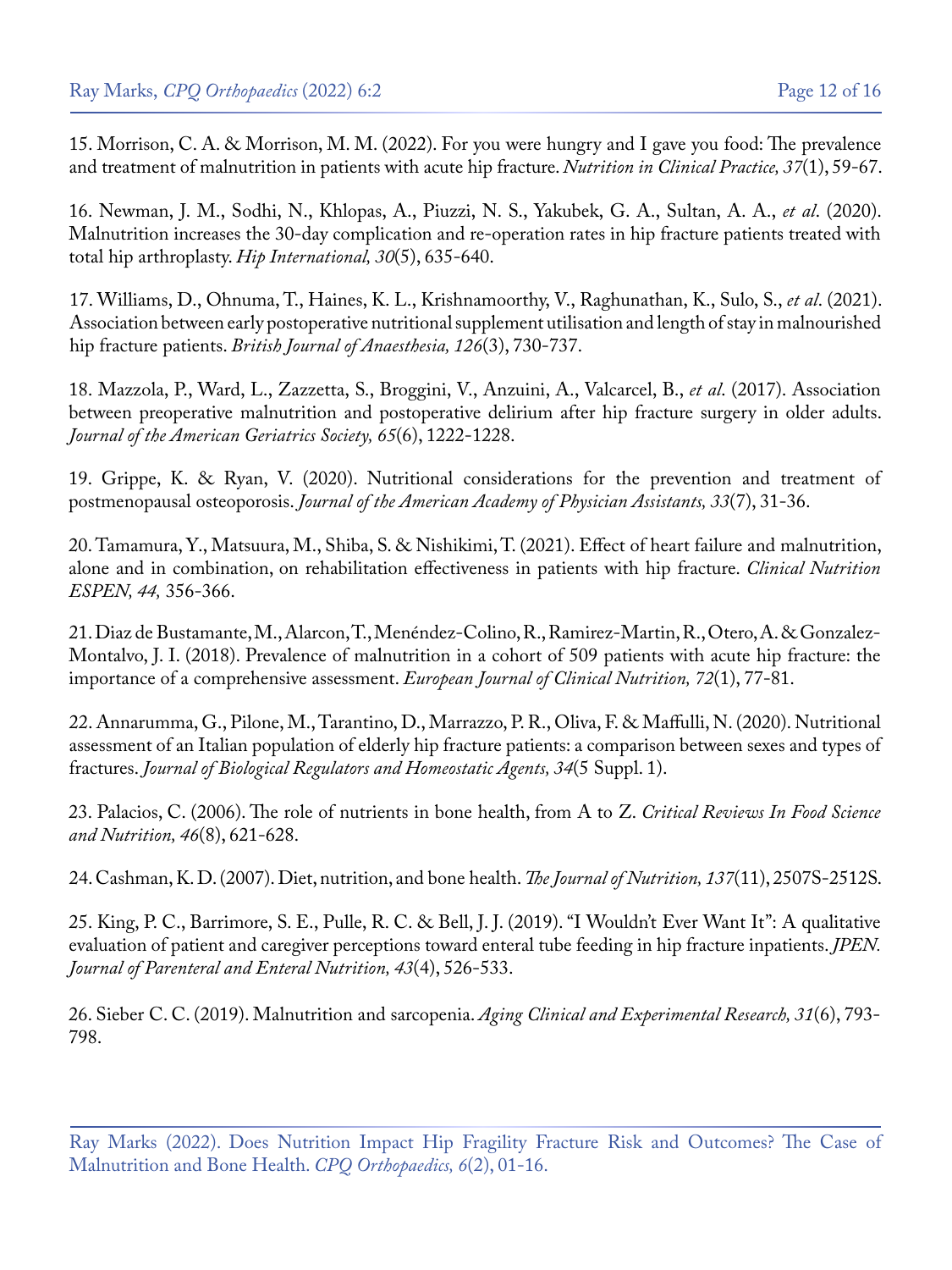27. [Liu, H. Y., Tseng, M. Y., Li, H. J., Wu, C. C., Cheng, H. S., Yang, C. T.,](https://pubmed.ncbi.nlm.nih.gov/24613271/) *et al*. (2014). Comprehensive care [improves physical recovery of hip-fractured elderly Taiwanese patients with poor nutritional status.](https://pubmed.ncbi.nlm.nih.gov/24613271/) *Journal [of the American Medical Directors Association, 15](https://pubmed.ncbi.nlm.nih.gov/24613271/)*(6), 416-422.

28. [Frandsen, C. F., Glassou, E. N., Stilling, M. & Hansen, T. B. \(2021\). Malnutrition, poor function and](https://pubmed.ncbi.nlm.nih.gov/34854063/)  [comorbidities predict mortality up to one year after hip fracture: a cohort study of 2800 patients.](https://pubmed.ncbi.nlm.nih.gov/34854063/) *European [Geriatric Medicine, 13](https://pubmed.ncbi.nlm.nih.gov/34854063/)*(2), 433-443.

29. [Choi, S. U., Rho, J. H., Choi, Y. J., Jun, S. W., Shin, Y. J., Lee, Y. S.,](https://pubmed.ncbi.nlm.nih.gov/34941120/) *et al*. (2021). Postoperative [hypoalbuminemia is an independent predictor of 1-year mortality after surgery for geriatric intertrochanteric](https://pubmed.ncbi.nlm.nih.gov/34941120/) [femoral fracture: a retrospective cohort study.](https://pubmed.ncbi.nlm.nih.gov/34941120/) *Medicine, 100*(51), e28306.

30. [Kramer, I. F., Blokhuis, T. J., Verdijk, L. B., van Loon, L. & Poeze, M. \(2019\). Perioperative nutritional](https://pubmed.ncbi.nlm.nih.gov/30624706/) [supplementation and skeletal muscle mass in older hip-fracture patients.](https://pubmed.ncbi.nlm.nih.gov/30624706/) *Nutrition Reviews, 77*(4), 254-266.

31. [Merloz P. \(2018\). Optimization of perioperative management of proximal femoral fracture in the elderly.](https://pubmed.ncbi.nlm.nih.gov/29203430/) *[Orthopaedics & Traumatology, Surgery & Research: OTSR, 104](https://pubmed.ncbi.nlm.nih.gov/29203430/)*(1S), S25-S30.

32. [García Lázaro, M., Montero Pérez-Barquero, M. & Carpintero Benítez, P. \(2004\). Importancia de la](https://scielo.isciii.es/scielo.php?script=sci_arttext&pid=S0212-71992004001100009)  [malnutrición y otros factores médicos en la evolución de los pacientes con fractura de cadera \[The role of](https://scielo.isciii.es/scielo.php?script=sci_arttext&pid=S0212-71992004001100009)  [malnutrition and other medical factors in the evolution of patients with hip fracture\].](https://scielo.isciii.es/scielo.php?script=sci_arttext&pid=S0212-71992004001100009) *Anales de medicina [interna \(Madrid, Spain: 1984\), 21](https://scielo.isciii.es/scielo.php?script=sci_arttext&pid=S0212-71992004001100009)*(11), 557-563.

33. [Nishioka, S., Aragane, H., Suzuki, N., Yoshimura, Y., Fujiwara, D., Mori, T.,](https://pubmed.ncbi.nlm.nih.gov/34024570/) *et al*. (2021). Clinical practice [guidelines for rehabilitation nutrition in cerebrovascular disease, hip fracture, cancer, and acute illness: 2020](https://pubmed.ncbi.nlm.nih.gov/34024570/) update. *[Clinical Nutrition ESPEN, 43,](https://pubmed.ncbi.nlm.nih.gov/34024570/)* 90-103.

34. [Lai, W. Y., Chiu, Y. C., Lu, K. C., Huang, I. T., Tsai, P. S. & Huang, C. J. \(2021\). Beneficial effects](https://pubmed.ncbi.nlm.nih.gov/34964732/) [of preoperative oral nutrition supplements on postoperative outcomes in geriatric hip fracture patients:](https://pubmed.ncbi.nlm.nih.gov/34964732/) [a PRISMA-compliant systematic review and meta-analysis of randomized controlled studies.](https://pubmed.ncbi.nlm.nih.gov/34964732/) *Medicine, [\(United States\)., 100](https://pubmed.ncbi.nlm.nih.gov/34964732/)*(47), e27755.

35. [Guerra, M., Wagner, M., Vargas, A. & Galia, C. R. \(2022\). Low serum levels of vitamin D significantly](https://www.scielo.br/j/rcbc/a/S7nCpRjGZPFpwYKshzwpDDC/?lang=en)  [increase the risk of death in older adults with hip fractures: a prospective cohort.](https://www.scielo.br/j/rcbc/a/S7nCpRjGZPFpwYKshzwpDDC/?lang=en) *Revista do Colegio Brasileiro [de Cirurgioes, 49,](https://www.scielo.br/j/rcbc/a/S7nCpRjGZPFpwYKshzwpDDC/?lang=en)* e20223054.

36. [Bell, J. J., Pulle, R. C., Lee, H. B., Ferrier, R., Crouch, A. & Whitehouse, S. L. \(2021\). Diagnosis of](https://pubmed.ncbi.nlm.nih.gov/32994070/)  [overweight or obese malnutrition spells DOOM for hip fracture patients: a prospective audit.](https://pubmed.ncbi.nlm.nih.gov/32994070/) *Clinical [Nutrition \(Edinburgh, Scotland\), 40](https://pubmed.ncbi.nlm.nih.gov/32994070/)*(4), 1905-1910.

37. [Groenendijk, I., Kramer, C. S., den Boeft, L. M., Hobbelen, H., van der Putten, G. J. & de Groot, L.](https://www.ncbi.nlm.nih.gov/pmc/articles/PMC7551784/)  [\(2020\). Hip Fracture patients in geriatric rehabilitation show poor nutritional status, dietary intake and](https://www.ncbi.nlm.nih.gov/pmc/articles/PMC7551784/) [muscle health.](https://www.ncbi.nlm.nih.gov/pmc/articles/PMC7551784/) *Nutrients, 12*(9), 2528.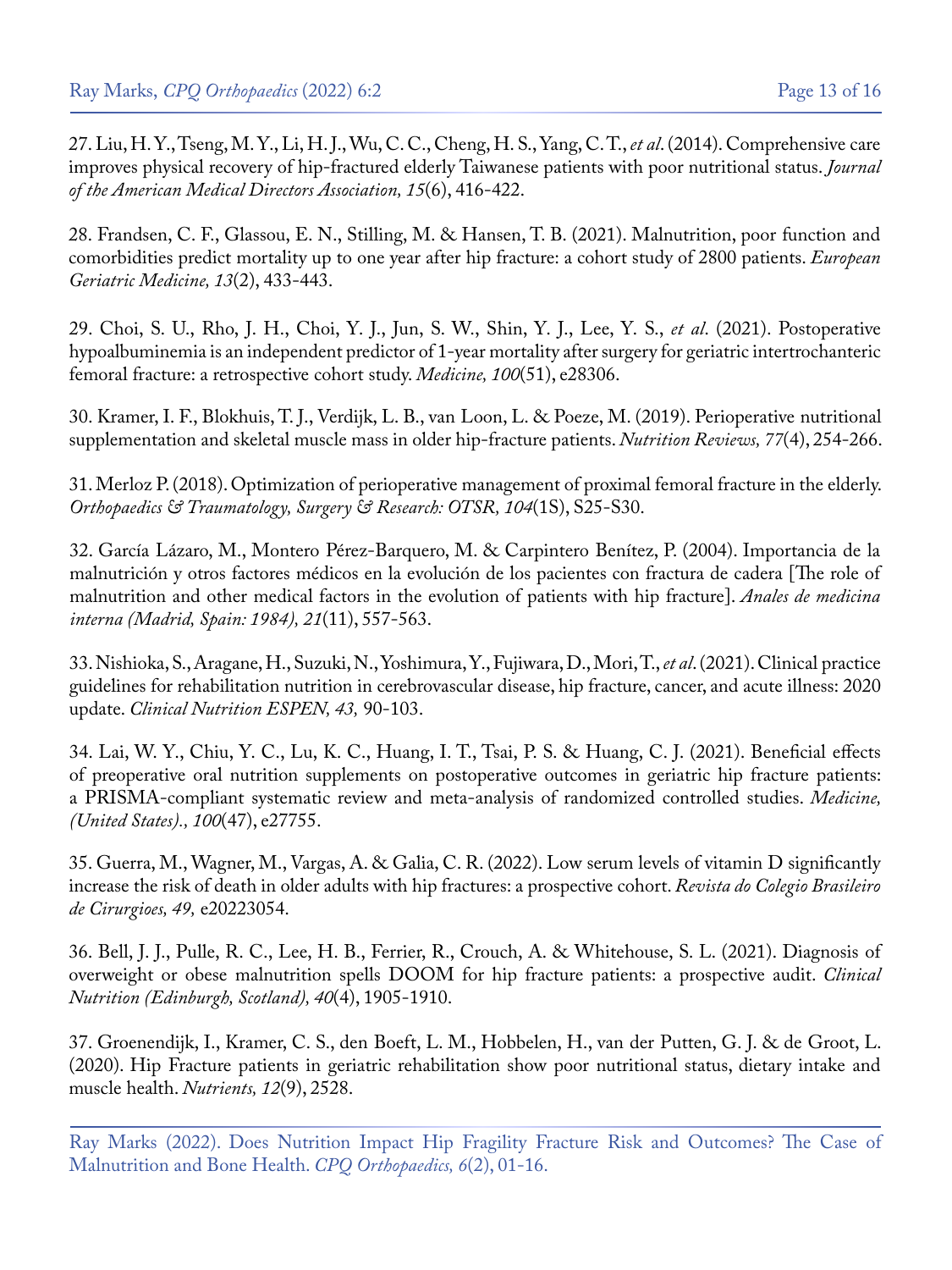38. [Ko, Y., Baek, S. H. & Ha, Y. C. \(2019\). Predictive factors associated with mortality in Korean elderly](https://pubmed.ncbi.nlm.nih.gov/31154958/)  patients with hip fractures. *[Journal of Orthopaedic Surgery \(Hong Kong\), 27](https://pubmed.ncbi.nlm.nih.gov/31154958/)*(2), 2309499019847848.

39. [Wilson, J. M., Boissonneault, A. R., Schwartz, A. M., Staley, C. A. & Schenker, M. L. \(2019\). Frailty](https://pubmed.ncbi.nlm.nih.gov/30570618/)  [and malnutrition are associated with inpatient postoperative complications and mortality in hip fracture](https://pubmed.ncbi.nlm.nih.gov/30570618/)  patients. *[Journal of Orthopaedic Trauma, 33](https://pubmed.ncbi.nlm.nih.gov/30570618/)*(3), 143-148.

40. Gil-Romero, V., Puertas-Molina, L., Lleixà-Méndez, N. & Ibarra-Rubio, M. (2022). Prevalence and factors associated with malnutrition in hospitalized patients with proximal femur fracture: experience at Hospital Universitari Mutua Terrassa. Enfermeria Clinica (English Edition), S2445-1479(22)00023-6.

41. [Wong, A. M., Xu, B. Y., Low, L. L., Allen, J. C., Jr, & Low, S. G. \(2021\). Impact of malnutrition](https://pubmed.ncbi.nlm.nih.gov/34330464/) [in surgically repaired hip fracture patients admitted for rehabilitation in a community hospital: a cohort](https://pubmed.ncbi.nlm.nih.gov/34330464/) prospective study. *[Clinical Nutrition ESPEN, 44,](https://pubmed.ncbi.nlm.nih.gov/34330464/)* 188-193.

42. [Yoo, J. I., Ha, Y. C., Choi, H., Kim, K. H., Lee, Y. K., Koo, K. H. & Park, K. S. \(2018\). Malnutrition and](https://pubmed.ncbi.nlm.nih.gov/29737798/) [chronic inflammation as risk factors for sarcopenia in elderly patients with hip fracture.](https://pubmed.ncbi.nlm.nih.gov/29737798/) *Asia Pacific Journal [of Clinical Nutrition, 27](https://pubmed.ncbi.nlm.nih.gov/29737798/)*(3), 527-532.

43. [Maezawa, K., Nozawa, M., Maruyama, Y., Sakuragi, E., Sugimoto, M. & Ishijima, M. \(2022\). Comparison](https://pubmed.ncbi.nlm.nih.gov/35000815/) [of anemia, renal function, and nutritional status in older women with femoral neck fracture and older women](https://pubmed.ncbi.nlm.nih.gov/35000815/) [with osteoarthritis of the hip joint.](https://pubmed.ncbi.nlm.nih.gov/35000815/) *Journal of Orthopaedic Science,* S0949-2658(21)00396-1

44. [Choi, K. A., Heu, E., Nam, H. C., Park, Y., Kim, D. & Ha, Y. C. \(2022\). Relationship between low](https://pubmed.ncbi.nlm.nih.gov/35325979/) [muscle strength, and protein intake: a preliminary study of elderly patients with hip fracture.](https://pubmed.ncbi.nlm.nih.gov/35325979/) *Journal of bone [Metabolism, 29](https://pubmed.ncbi.nlm.nih.gov/35325979/)*(1), 17-21.

45. [Yokoyama, K., Ukai, T. & Watanabe, M. \(2021\). Effect of nutritional status before femoral neck fracture](https://pubmed.ncbi.nlm.nih.gov/34879851/) [surgery on postoperative outcomes: a retrospective study.](https://pubmed.ncbi.nlm.nih.gov/34879851/) *BMC Musculoskeletal Disorders, 22*(1), 1027.

46. [Menéndez-Colino, R., Alarcon, T., Gotor, P., Queipo, R., Ramírez-Martín, R., Otero, A. & González-](https://pubmed.ncbi.nlm.nih.gov/29329713/)[Montalvo, J. I. \(2018\). Baseline and pre-operative 1-year mortality risk factors in a cohort of 509 hip fracture](https://pubmed.ncbi.nlm.nih.gov/29329713/) [patients consecutively admitted to a co-managed orthogeriatric unit \(FONDA Cohort\).](https://pubmed.ncbi.nlm.nih.gov/29329713/) *Injury, 49*(3), 656- [661.](https://pubmed.ncbi.nlm.nih.gov/29329713/)

47. [van Wissen, J., van Stijn, M. F., Doodeman, H. J. & Houdijk, A. P. \(2016\). Mini Nutritional assessment](https://pubmed.ncbi.nlm.nih.gov/27791228/) [and mortality after hip fracture surgery in the elderly.](https://pubmed.ncbi.nlm.nih.gov/27791228/) *The Journal of Nutrition, Health & Aging, 20*(9), 964- [968.](https://pubmed.ncbi.nlm.nih.gov/27791228/)

48. [Chung, A. S., Hustedt, J. W., Walker, R., Jones, C., Lowe, J. & Russell, G. V. \(2018\). Increasing severity of](https://pubmed.ncbi.nlm.nih.gov/29558371/) [malnutrition is associated with poorer 30-day outcomes in patients undergoing hip fracture surgery.](https://pubmed.ncbi.nlm.nih.gov/29558371/) *Journal [of Orthopaedic Trauma, 32](https://pubmed.ncbi.nlm.nih.gov/29558371/)*(4), 155-160.

Ray Marks (2022). Does Nutrition Impact Hip Fragility Fracture Risk and Outcomes? The Case of Malnutrition and Bone Health. *CPQ Orthopaedics, 6*(2), 01-16.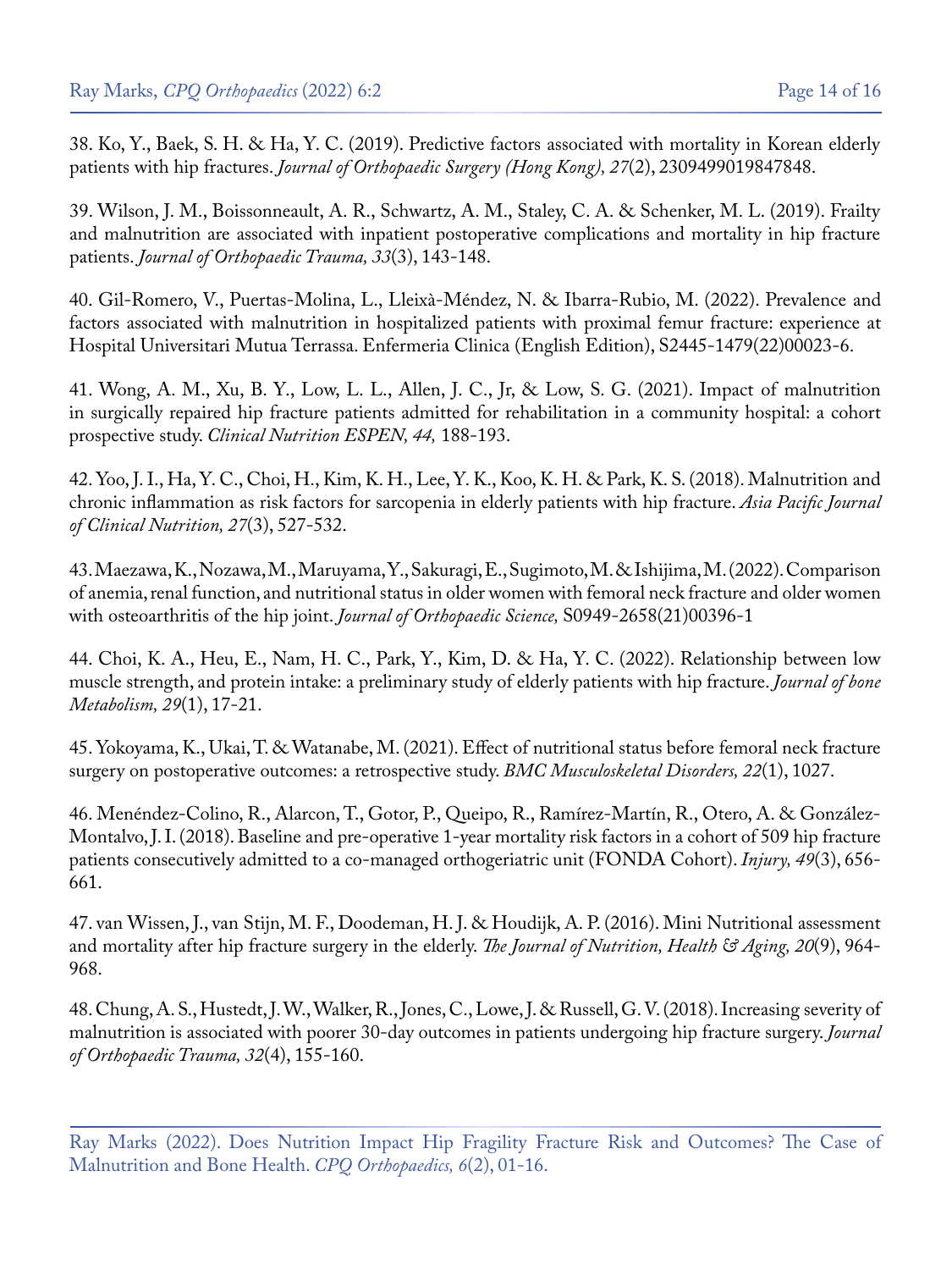49. [Chen, X., Zhang, J., Lin, Y., Liu, Z., Sun, T. & Wang, X. \(2022\). Risk factors for postoperative mortality](https://pubmed.ncbi.nlm.nih.gov/34993561/) [at 30 days in elderly Chinese patients with hip fractures.](https://pubmed.ncbi.nlm.nih.gov/34993561/) *Osteoporosis International, 33*(5), 1109-1116.

50. [Bohl, D. D., Shen, M. R., Hannon, C. P., Fillingham, Y. A., Darrith, B. & Della Valle, C. J. \(2017\). Serum](https://pubmed.ncbi.nlm.nih.gov/29257017/) [albumin predicts survival and postoperative course following surgery for geriatric hip fracture.](https://pubmed.ncbi.nlm.nih.gov/29257017/) *The Journal of [Bone and Joint Surgery, 99](https://pubmed.ncbi.nlm.nih.gov/29257017/)*(24), 2110-2118.

51. [Tidermark, J. \(2003\). Quality of life and femoral neck fractures.](https://pubmed.ncbi.nlm.nih.gov/12811943/) *Acta Orthopaedica Scandinavica, 74*(309), [1-62.](https://pubmed.ncbi.nlm.nih.gov/12811943/)

52. [O'Leary, L., Jayatilaka, L., Leader, R. & Fountain, J. \(2021\). Poor nutritional status correlates with](https://pubmed.ncbi.nlm.nih.gov/33380184/) [mortality and worse postoperative outcomes in patients with femoral neck fractures: an observational study](https://pubmed.ncbi.nlm.nih.gov/33380184/) [in a large UK teaching hospital.](https://pubmed.ncbi.nlm.nih.gov/33380184/) *The Bone & Joint Journal, 103-B*(1), 164-169.

53. [Zanetti, M., Cappellari, G. G., Ratti, C., Ceschia, G., Murena, L., De Colle, P. & Barazzoni, R. \(2019\).](https://pubmed.ncbi.nlm.nih.gov/30217470/) [Poor nutritional status but not cognitive or functional impairment per se independently predict 1 year](https://pubmed.ncbi.nlm.nih.gov/30217470/) [mortality in elderly patients with hip-fracture.](https://pubmed.ncbi.nlm.nih.gov/30217470/) *Clinical Nutrition, 38*(4), 1607-1612.

54. [Li, S., Zhang, J., Zheng, H., Wang, X., Liu, Z. & Sun, T. \(2019\). Prognostic role of serum albumin, total](https://pubmed.ncbi.nlm.nih.gov/30852065/) [lymphocyte count, and mini nutritional assessment on outcomes after geriatric hip fracture surgery: a meta](https://pubmed.ncbi.nlm.nih.gov/30852065/)[analysis and systematic review.](https://pubmed.ncbi.nlm.nih.gov/30852065/) *The Journal of Arthroplasty, 34*(6), 1287-1296.

55. Huang, Z., Himes, J. H. & McGovem, P. G. (1996). Nutrition and subsequent hip fracture risk among a national cohort of white women. *American Journal of Epidemiology, 144*(2), 124-134.

56. [Avenell. A., Smith, T.O., Curtain, J.P., Mak, J.C. & Myint, P.K. \(Nov, 2016\). Nutritional supplementation](https://pubmed.ncbi.nlm.nih.gov/27898998/) [for hip fracture aftercare in older people.](https://pubmed.ncbi.nlm.nih.gov/27898998/) *Cochrane Database Systematic Reviews, 11*(11), CD001880.

57. [Xu, B. Y., Yan, S., Low, L. L., Vasanwala, F. F. & Low, S. G. \(2019\). Predictors of poor functional outcomes](https://pubmed.ncbi.nlm.nih.gov/31775693/) [and mortality in patients with hip fracture: a systematic review.](https://pubmed.ncbi.nlm.nih.gov/31775693/) *BMC Musculoskeletal Disorders, 20*(1), 568.

58. [Luo, C., Yu, Y. & Nie, C. \(2021\). Early postoperative nutritional support in hip fracture patients.](https://pubmed.ncbi.nlm.nih.gov/34340837/) [Comment on Br J Anaesth 2021; 126: 730-7.](https://pubmed.ncbi.nlm.nih.gov/34340837/) *British Journal of Anaesthesia, 127*(4), e131-e132.

59. [Malmir, H., Larijani, B. & Esmaillzadeh, A. \(2020\). Consumption of milk and dairy products and risk](https://pubmed.ncbi.nlm.nih.gov/30909722/) [of osteoporosis and hip fracture: A systematic review and meta-analysis.](https://pubmed.ncbi.nlm.nih.gov/30909722/) *Critical Reviews In Food Science and Nutrition, 60*[\(10\), 1722-1737.](https://pubmed.ncbi.nlm.nih.gov/30909722/)

60. Foo, M., Wong, G. & Lew, C. (2021). A systematic review of the malnutrition prevalence in hospitalized hip fracture patients and its associated outcomes. *JPEN. Journal of Parenteral and Enteral Nutrition, 45*(6), 1141-1152.

61. [Singh, M.A. F. \(2014\). Exercise, nutrition and managing hip fracture in older persons.](https://pubmed.ncbi.nlm.nih.gov/24281377/) *Current Opinion [in Clinical Nutrition & Metabolic Care, 17](https://pubmed.ncbi.nlm.nih.gov/24281377/)*(1), 12-24.